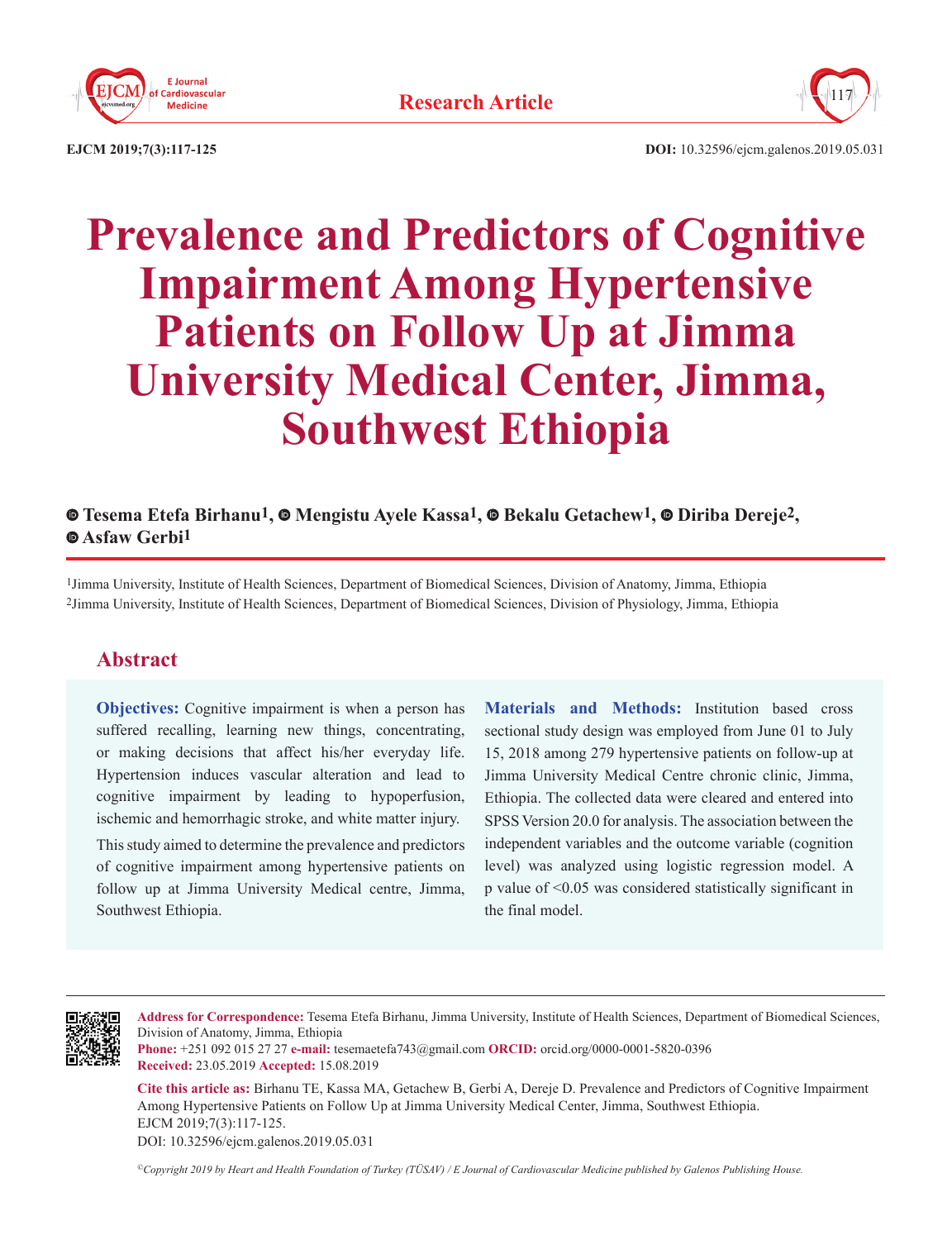

# **Abstract**

**Results:** Out of the 279 hypertensive patients included in this study, 142 (50.9%) were male and the remaining proportion was female. The mean age  $\pm$  SD of the participants was  $53.15 + 11.544$  years with a range of 20 to 86 years. The prevalence of cognitive impairment in this study was 86 (30.8%). Triglycerides level  $> 200$  mg/ dL (AOR=3.570, 95% CI=1.598-2.977) and high blood pressure Stage II HTN were significantly associated with

## **Introduction**

Cognition states the processing of information, applying knowledge and changing preference. Cognitive function majorly includes focused attention, executive function, recall, producing and understanding language, solving problem, and making decisions $(1)$ .

Hypertension, a chronic elevation in blood pressure exceeding 140 mmHg systolic (SBP) or 90 mmHg diastolic (DBP), can lead to target organs to be damaged (brain, heart and kidneys) by inducing detrimental events. Cerebral blood vessels are the main target of the deleterious effects of hypertension on the brain<sup>(2)</sup>. Hypertension causes typical alterations in small arteries and arterioles supplying the subcortical and basal ganglia white matter, resulting in small vessel disease, a major cause of lacunar strokes and cerebral hemispheric white matter damage. The resulting structural and functional cerebrovascular alterations underlie many of the neuron pathological abnormalities responsible for the cognitive deficits, including white matter damage, micro infarcts, micro bleeds, silent brain infarcts, and brain atrophy $(3)$ . Hypertension induces vascular alteration and leads to cognitive impairment by causing hypoperfusion, ischemic and hemorrhagic stroke, and white matter injury<sup>(4)</sup>. Hypertension is also a risk factor for lowered cognitive function in persons without clinically diagnosed stroke and dementia<sup>(5)</sup>. Moreover, reduced abstract reasoning (executive dysfunction), slowing of mental processing speed and memory deficits are reported

cognitive impairment (AOR=2.649, 95% CI=4.191-5.391).

**Conclusion:** Cognitive impairment was relatively common in the study population. The study revealed that, high triglyceride levels and Stage II HTN were significantly associated with cognitive impairment.

**Keywords:** Cognition, cognitive impairment, hypertension, MMSE, Jimma University

in association with hypertension<sup>(4)</sup>. Hypertensive elderly individuals appear to demonstrate declines in measures of global cognition<sup>(6)</sup>, including working memory<sup>(7)</sup>, attention(8), and executive functioning(9). A study conducted about the effects of hypertension on cognitive function with emphasis on psychomotor speed of air traffic controllers and pilots since the 1960s demonstrated reduced performance in individuals with hypertension $(10)$ .

Cognitive deficits due to HTN in adults can be difficult to detect but can be divided into several domains including learning, memory, and attention $(11)$ . The blood vessels in the prefrontal subcortical areas are often affected by severe HTN, which can affect the ability to make executive decisions (e.g., planning, attention, problem solving, verbal reasoning, etc.) $(12)$ .

Hypertension is one of recent growing public health problem in many developing countries including Ethiopia. In Ethiopia, there is no study published on cognitive impairment among hypertensive patients. Therefore, the results of this study will help health policy makers to give special considerations for cognitive impairment among hypertensive patients during designing diagnosis and management strategies. The study results will be used particularly in counseling of the prevention of the risk factors. It identifies modifiable risk factors. It also adds additional knowledge besides the existing literature. This study is important for further researchers as a baseline for study on this area.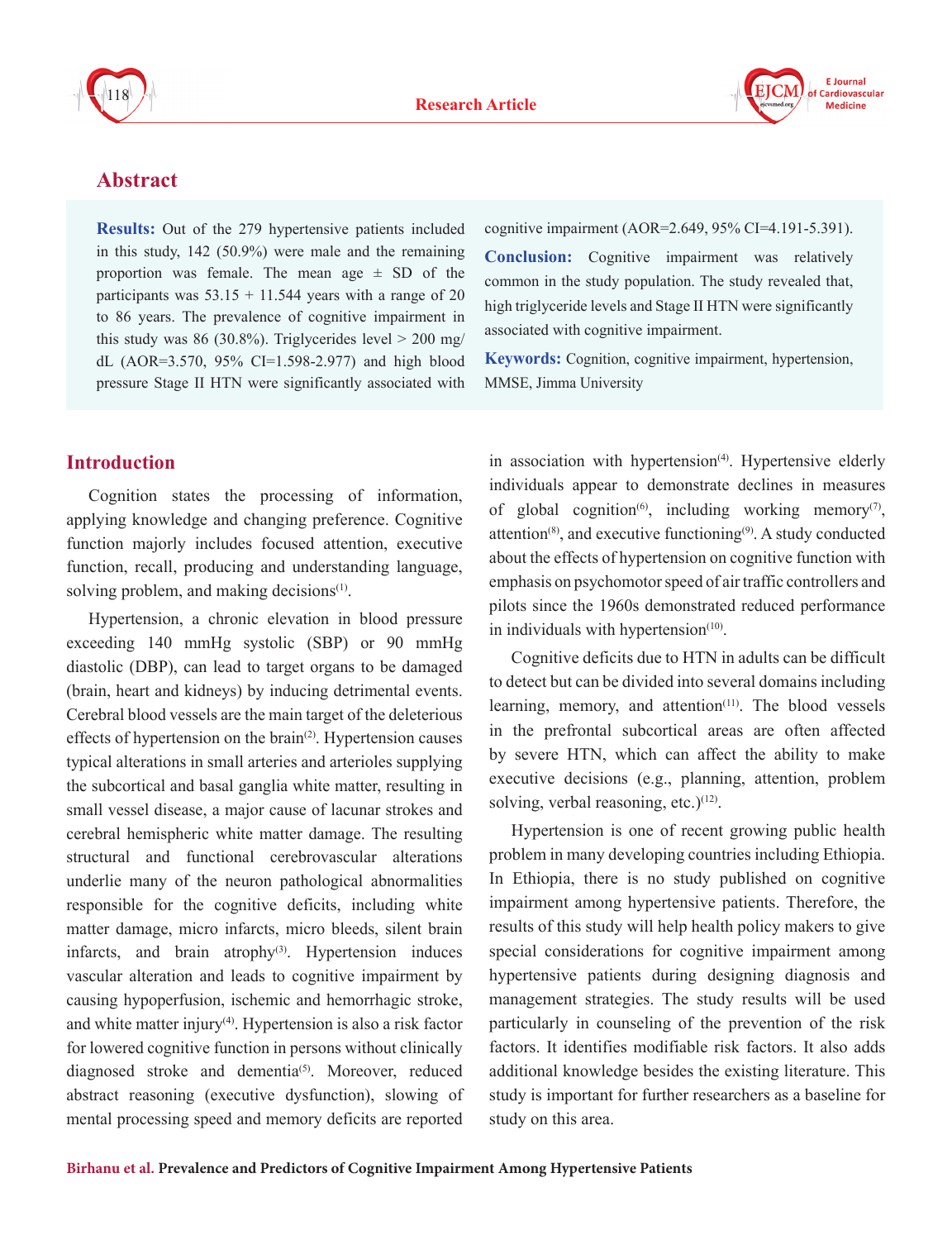



# **Materials and Methods**

### **Study Area and Period**

The study was conducted at Jimma University Medical Center (JUMC), Chronic illnesses Clinic in Jimma town. Jimma town is located 352 km Southwest of Addis Ababa, the capital city of Ethiopia. JUMC is one of the oldest university hospitals in Ethiopia. Currently, it is one of the teaching and referral hospitals in the Southwestern part of the country, providing services for approximately 15 million people in the catchment area, including chronic follow up for diabetes mellitus, hypertension and other chronic cases (hospital record). The study was conducted from June 01 to July 15, 2018.

The source population of this study was all adults. Hypertensive patients on follow up at JUMC chronic illnesses clinic were our target population. The study subjects were those hypertensive patients attending chronic illnesses clinic, fulfilling eligibility criteria and willing to participate. All hypertensive patients and those who had complete medical records were included. Those with a known cognitive impairment (psychiatric disorder, severe medical illnesses, and previous history of stroke) and those with visual, hearing, and speech difficulty were excluded from the current study.

#### **Sample Size and Sampling Technique**

The actual sample size was determined by using the single population proportion formula, where the following assumptions were considered: 50% prevalence, 95% confidence interval, and 5% margin of error. Since the total population included 740 patients, we employed a correction formula, and then 10% nonresponse rate was added, which gave rise to a final sample size of 279. The participants were selected through the systematic random sampling technique after having the monthly client flow to the hospital.

## **Data Collection Technique**

Data were collected by using an intervieweradministered structured questionnaire prepared particularly for this study, adapted from WHO STEP wise approach for chronic disease risk factor surveillance<sup>(13)</sup>. The questionnaire was prepared in English language, translated to local languages and then translated back to English to check for consistency. The questionnaire was developed based on the study objectives. The questionnaire contained socio-demographic factors, clinical variables such as blood pressure, behavioral variables and anthropometric measurements of body weight, height and waist circumference.

To measure cognitive function, the standard validated MMSE tool containing five components [orientation (10 points), registration (3 points), calculation (5 points), recall (3 points), language and drawing (9 points)] was used. The total score obtained for each study subject was 30.

Chart review checklist was used to collect data concerning clinical variables (recorded laboratory results). Blood pressure was measured by using the Omron digital blood pressure measuring device. For each patient, three measurements were performed at two-minute intervals and then the average was taken as the final data for analysis<sup> $(13)$ </sup>.

Waist circumference was measured with a flexible inelastic tape placed on the midpoint between the lower rib margin and the iliac crest in a perpendicular plane to the long axis of the body. Height and weight were measured by using a portable Stadiometer. Body mass index (BMI) was calculated by using a person's body weight in kg and body height in meters. The formula used was  $BMI = kg/m<sup>2</sup>$  where kg is a person's weight in kilograms and  $m<sup>2</sup>$  is their height in meters squared. Four data collectors (two BSc nurses and two psychiatry nurses) were involved in data collection and collection process was supervised.

## **Operational Definitions**

• **Cognitive impairment**: Is when a person has trouble remembering, recall, orientation, registration, attention and calculation, language and praxis.

• **Mini Mental State Examination (MMSE):** Is a commonly used 30-point scale for assessing cognitive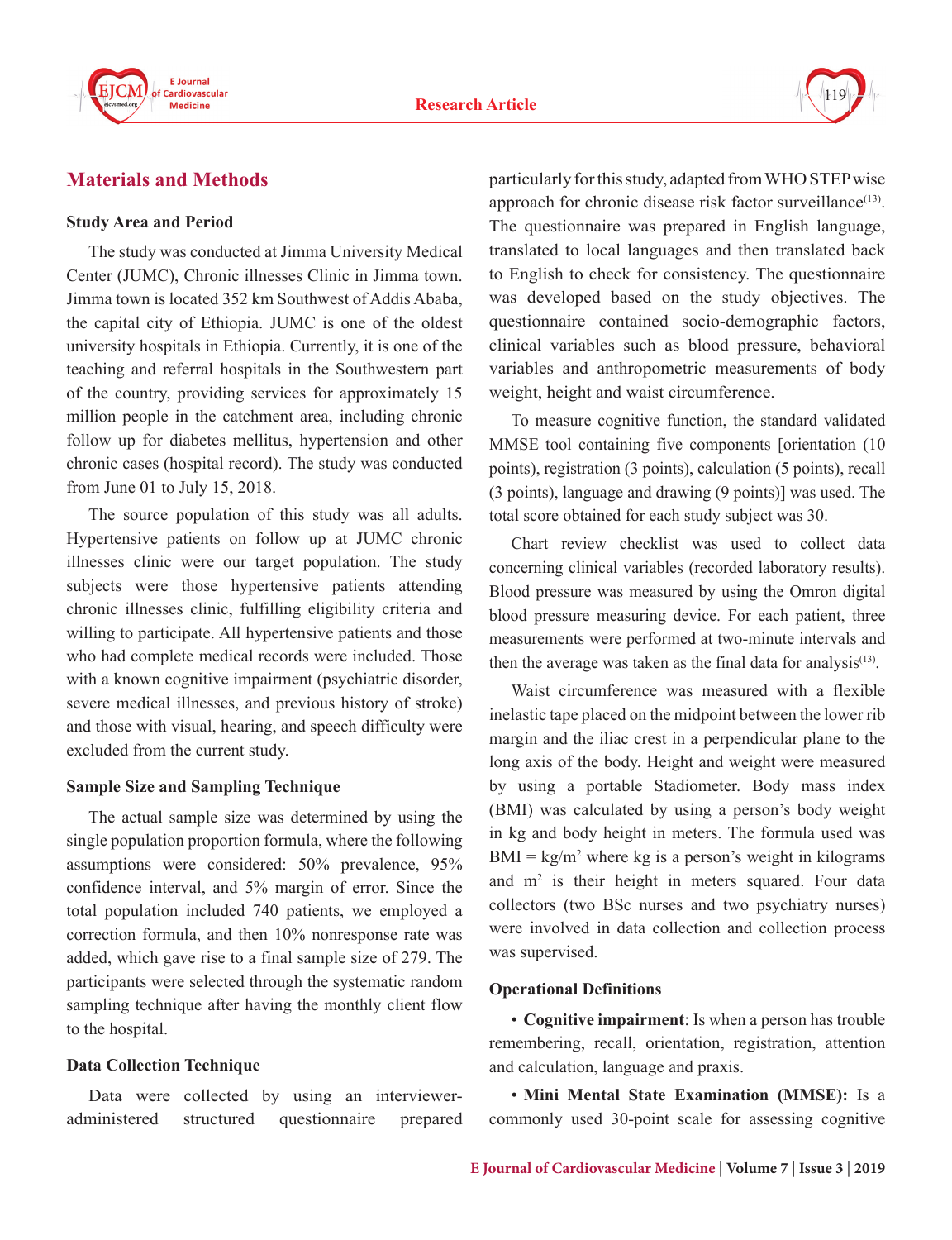



function in orientation, registration, attention and calculation, recall, language, and drawing. MMSE administration was performed according to existing standards $(14)$ .

**Hypertension:** A person having SBP of 140 mmHg and/or DBP of 90 mmHg and above.

- **Controlled BP** = SBP 120-139 and DBP 80-89
- **Stage I HTN** = SBP 140-159 and DBP 90-99
- **Stage II HTN** = SBP >160 and DBP *>*100

**Physical activity:** According to WHO, adults and older adults are recommended to do a minimum of 150 moderate -intensity or 75 min vigorous intensity aerobic activity or their equivalent combination per week, and muscle strengthening activity or at least 30 minutes of moderate intensity activity on 5 days a week.

## **Statistical Analysis**

Data were cleaned and entered into the computer using Epi-Data version 3.1 and exported to the Statistical Package for Social Science (SPSS) version 20.0 for analysis. Frequency, percentage and mean were computed for descriptive statistics. The association between the independent and dependent variables were analyzed using the logistic regression model. Bivariate analysis was done to select candidates for multivariate at p<0.25. From the multivariate logistic regression, independent variables having a p value of <0.05 with 95% confidence interval were declared as significantly associated with cognitive impairment. Finally, model fitness was checked through the Hosmer and Lameshow test (p>0.05). Results were organized by using frequency tables, graphs, and charts.

## **Data quality assurance**

The following measures were taken to assure quality of data: before data collection, data collectors were trained on the objectives of the study, interviewing, on chart review contents and measurement techniques by the principal investigator for one day. The data collection instruments were pre-tested on the hypertensive patients

at Shene Gebe Hospital (on 5% of the sample size) and necessary modifications were made based on the results of the pre-test. Data were checked for completeness within 24 hours. Data cleaning and verification were done before entering them into SPSS.

## **Ethical consideration**

The study was conducted after receiving ethical approval from Jimma University Ethical Review Board. Permission letter was obtained from Jimma University Institute of Health Ethical Review Board (No: IRB/098/2018) before data collection was started. Written informed consent was obtained from all study participants. Data obtained during the study were treated confidentially. The right to withdraw from the study was respected for participants.

# **Results**

## **Socio-demographic Characteristics of Study Participants**

A total of 294 hypertensive patients were enrolled into the study. Due to incomplete information on the laboratory records, 15 patients were not included in the analysis and hence the final analysis included 279 subjects. Out of 279 hypertensive patients included, 142 (50.9%) were males. The mean age of participants was 53.15+11.544 years with range of 20 to 86 years. Around two- third of them [178 (63.8%)] were in age group between 40 and 59 years. Educational status of more than half of participants 153 (54.8) was grade 8 and lower (As indicated in Table 1).

## **Behavioral Factors and Clinical Factors**

About 94 (33.7%) respondents were Khat chewers. Regarding the status of smoking, 18 (6.5%) were cigarette smokers. Forty-nine (17.6%) respondents were alcohol drinkers. Most of them [237 (84.9%)] were physically active. Around one-fourth of the respondents, 67 (24.0%) had high triglycerides levels, 33 (11.8%) had high cholesterol levels and 28 (10.0%) had high low-density lipoprotein levels. Abnormal high-density lipoprotein levels in males and females were 50 (17.9%) and 74 (26.5%), respectively. The duration of diagnosis was  $\leq$  years in almost half of the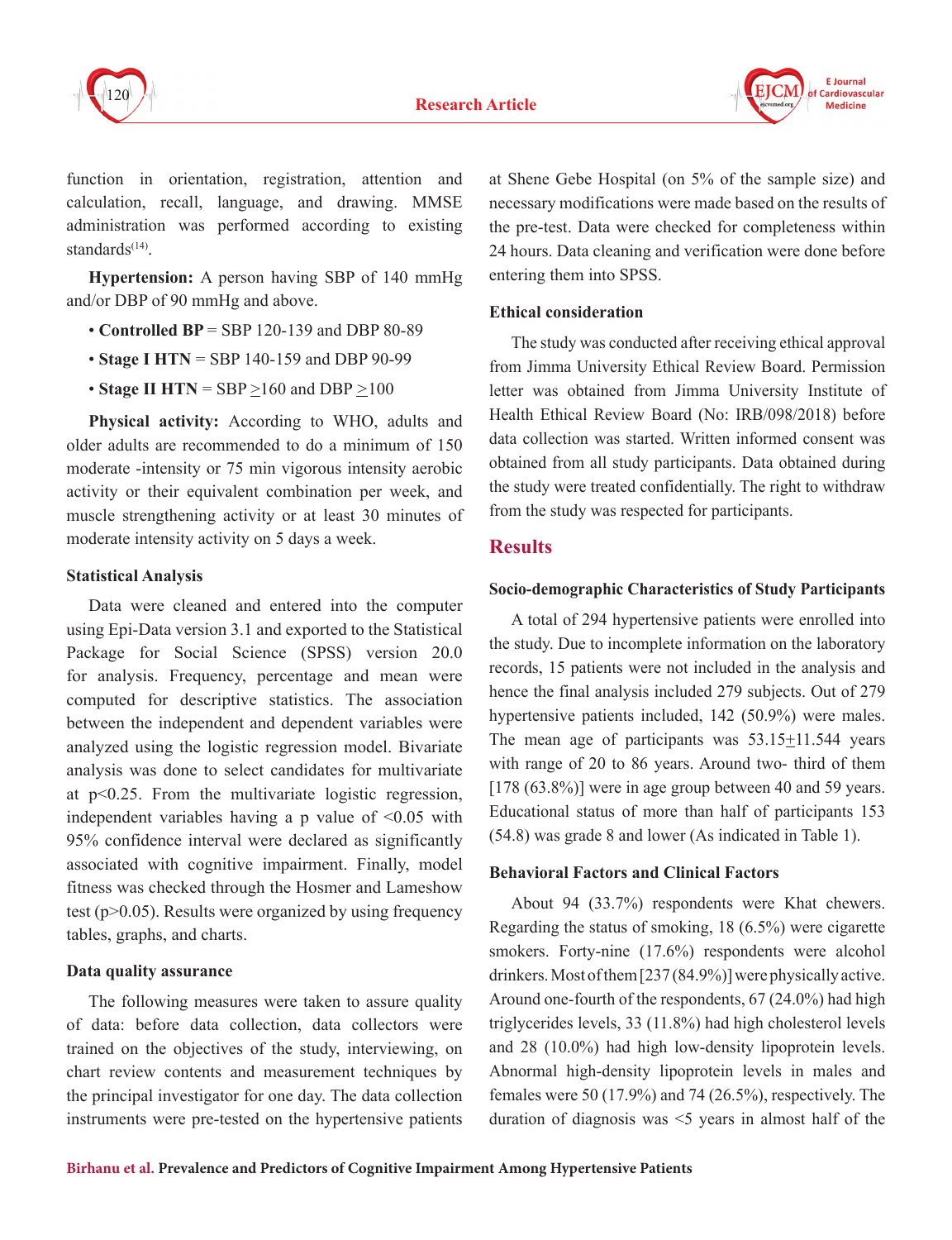



respondents [137 (49.1%)]. Above half of the respondents [148 (53%)] were on medication for a duration of  $\leq$ 5 years. Around one-fourth [69 (24.7%)] of respondents' blood pressure values were high (both SBP and DBP). Half [140 (50.2%)] of the participants body weights were abnormal, above twenty-five (Table 2).

## **Predictors of cognitive impairment**

Table 3 shows the result of the bivariate and multivariate logistic regression analyses. In the bivariate analysis, socio-demographic factors such as age group between 40 and 59 years and above 60 years were significantly associated with cognitive impairment (COR=0.524; 95% CI=0.199-1.384 and COR=2.694; 95% CI=0.990-7.530, respectively). Additionally, being men (COR=0.552, 95% CI=0.329-0.924) and educational status of grade 8 and lower and grade 9-12 group (COR=2.671; 95% CI=1.364-

**Table 1.** Socio-demographic characteristics of hypertensive patients studied for cognitive impairment at follow up in chronic illnesses clinic, JUMC, 2018

| Variable (n=279)             | Frequency, n (%) Sex |
|------------------------------|----------------------|
| <b>Sex</b>                   |                      |
| Male                         | 142 (50.9)           |
| Female                       | 137 (49.1)           |
| Age                          |                      |
| 20-39                        | 22(7.9)              |
| 40-59                        | 178 (63.8)           |
| $60+$                        | 79 (28.3)            |
| <b>Educational status</b>    |                      |
| Grade 8 and lower            | 153 (54.8)           |
| Grade 9-12                   | 60(21.5)             |
| College and above            | 66 (23.7)            |
| <b>Family history of HTN</b> |                      |
| Yes                          | 77 (27.6)            |
| <b>No</b>                    | 202 (72.4)           |
| <b>Khat chewing</b>          |                      |
| Yes                          | 94 (33.7)            |
| <b>No</b>                    | 185 (66.3)           |
| HTN: Hypertension            |                      |

5.230 and COR=0.571; 95% CI=0.211-1.477) were significantly associated with cognitive impairment.

Among behavioral factors, Khat chewing, cigarette smoking and alcohol were significantly associated with cognitive impairment (COR=1.449, 95% CI=0.854- 2.460, COR=1.466, 95% CI=0.548-3.921, COR=0.447, 95% CI=0.206-0.969, respectively). Furthermore, physical inactivity was significantly associated with cognitive impairment (COR=2.355, 95% CI=1.207- 4.598).

The analysis of clinical state- related factors, cholesterol level above 240 mg/dL and triglycerides above 200 mg/dL (COR=2.997, 95% CI=1.593-5.570) were also detected to be associated with cognitive impairment. Moreover,

**Table 2.** Clinical state-related factors and physical measurement characteristics of hypertensive patients studied for cognitive impairment at follow up in chronic illnesses clinic, JUMC, 2018

| Variables (n=279)         | Frequency (%) |
|---------------------------|---------------|
| <b>Khat chewing</b>       |               |
| Yes                       | 94 (33.7)     |
| <b>No</b>                 | 185 (66.3)    |
| <b>Cigarettes smoking</b> |               |
| Yes                       | 18(6.5)       |
| <b>No</b>                 | 261 (93.5)    |
| <b>Alcohol</b>            |               |
| Yes                       | 49 (17.6)     |
| <b>No</b>                 | 230 (82.4)    |
| <b>Physical activity</b>  |               |
| Inactive                  | 42 (15.1)     |
| Active                    | 237 (84.9)    |
| Total cholesterol (mg/dL) |               |
| < 200                     | 192 (68.8)    |
| 201-239                   | 54 (19.4)     |
| >240                      | 33 (11.8)     |
| Triglyceride (mg/dL)      |               |
| < 150                     | 132 (47.3)    |
| 151-199                   | 80 (28.7)     |
| $\geq$ 200                | 67(24.0)      |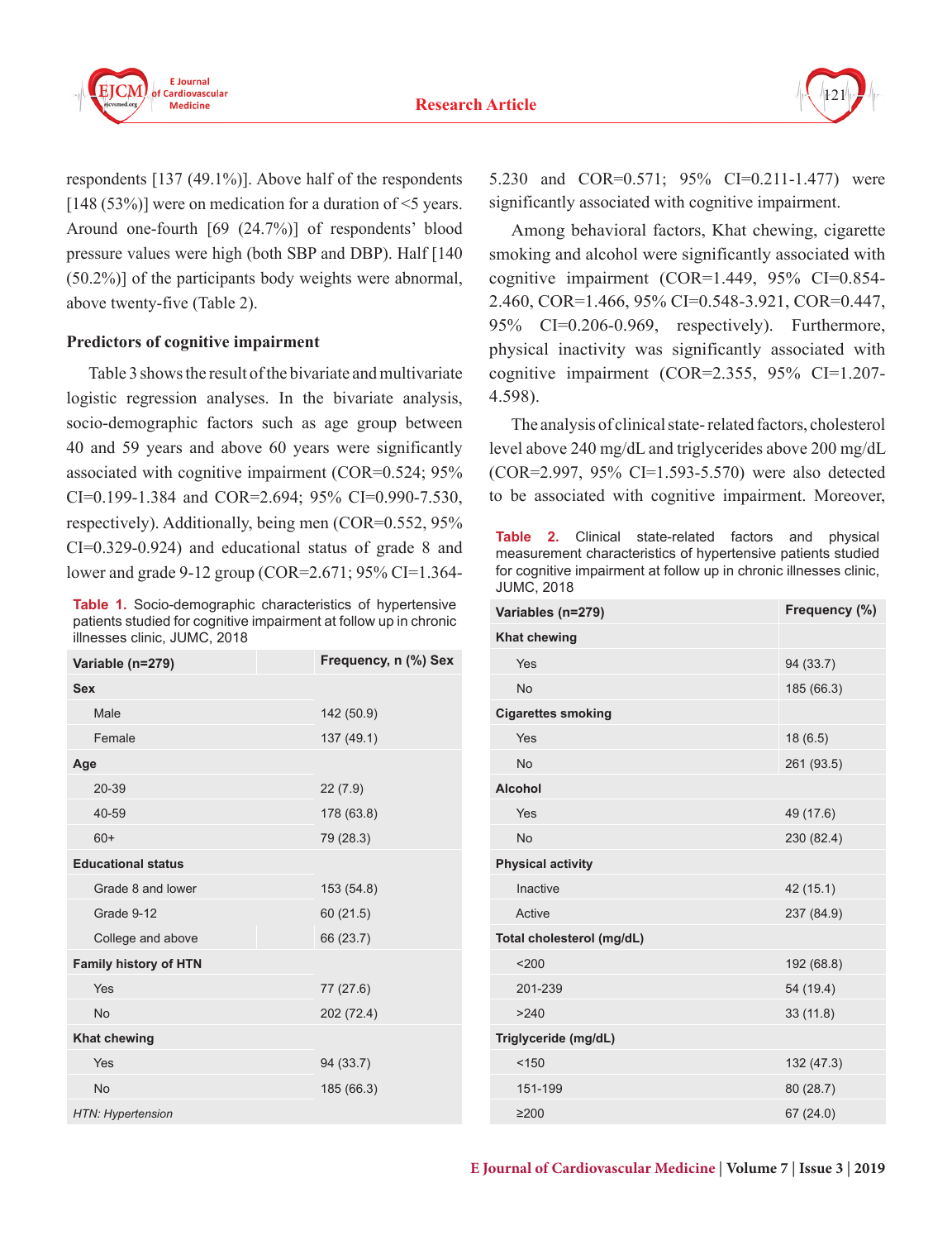



BMI of 18.5-24.9 and  $>25$  (kg/m<sup>2</sup>) was associated with cognitive impairment (COR=3.181, 95% CI=1.079- 9.384, COR=1.375, 95% CI=0.089-2.337). Finally, HTN stage II was found to be related to cognitive impairment (COR=2.363, 95% CI=1.252-4.459).

Hosmer lame show  $(p=0.732)$ , the model was fit for Hosmer-Lemeshow. Multivariable logistic regression analysis was done for all explanatory variables having p<0.25 in the bivariate logistic regression analysis. However, on the multivariable analysis, the variables of triglycerides  $\geq$ 200 mg/dL and HTN stage II were found to be significantly associated with cognitive impairment.

Therefore, those who had triglycerides >200 mg/dL were 3.5 times more likely to have cognitive impairment than those who had triglycerides below 150 mg/dl. (AOR=3.570, 95% CI=1.598-2.977). Finally, those who had high blood pressure of Stage II HTN were 2.6 times more likely to have cognitive impairment than those who had controlled HTN (AOR=2.649, 95% CI=4.191-5.391) (Table 3).

## **Discussion**

In this study, the prevalence of cognitive impairment in those who scored less than 24 out of 30 points by using MMSE was found to be 30.8%. This is higher than the results obtained in Brazil and China, which were 23% and  $15.4\%$ , respectively<sup>(15,16)</sup>. This discrepancy might be due to poor blood pressure control, educational level and institutional based study. On the other hand, this study is less than the study conducted in Peru and Iran, 63.3% and  $61.5\%$ , respectively<sup> $(17,18)$ </sup>. These differences might be due to the differences in sample size, which was lower in our study, and due to the fact that these two studies included comorbid diseases in contrast to ours.

In our study, participants with triglycerides above 200 mg/dL were independent predictors of cognitive impairment, which was agreed by thestudies done in Egypt and China $(19,20)$ . The possible mechanism may be due to that hypertriglyceridemia changes cerebral blood vessels by increasing the viscosity of blood and

lowers cognitive function by causing arteriosclerosis<sup>(21)</sup>. Similarly, a study conducted in China suggests that higher normal concentrations of TG were significantly negatively associated with cognitive impairment<sup> $(22)$ </sup>.

In this study, participants with high blood pressure were independent predictors of cognitive impairment, which was in line with the studies done in India, UK, Pittsburgh, Angola and Birmingham, respectively<sup>(23-25)</sup>. High blood pressure alters cerebrovascular structure and function, which leads to brain lesions such as cerebral atrophy, stroke and lacunar infarcts, diffuse white matter damage, micro infarcts and micro bleeds, and finally results in cognitive impairment. Possible molecular mechanism of this pathology may be because high blood pressure impairs the metabolism and transfer of amyloid-β protein (Aβ), accelerating cognitive impairment<sup>(26)</sup>. Damage to vascular endothelial cell function leads to a reduction in the ability of endothelial cells to regulate microvascular flow and to exert their antithrombotic and antiatherogenic effects $(27)$ , which results in the reduction of resting cerebral blood flow, which intern causes decrease in oxygen and nutrient result in impaired Aβ trafficking and promoting amyloid aggregation, finally pre-neural inflammation and death lead to cognitive  $loss^{(28)}$ .

## **Limitations of the Study**

The cross-sectional study design does not provide evidence of a cause and effect relationship.

Lack of imaging data confines the ability to link hypertension and its causingneuropathology.

Undiagnosed mental illnesses and severe comorbid diseases might have affected the performance of the study subjects on the MMSE items, and then on the overall score.

## **Conclusion**

Cognitive impairment was relatively common in our study population. The study revealed that triglycerides above 200 mg/dL and HTN stage II were the predictors of cognitive impairment.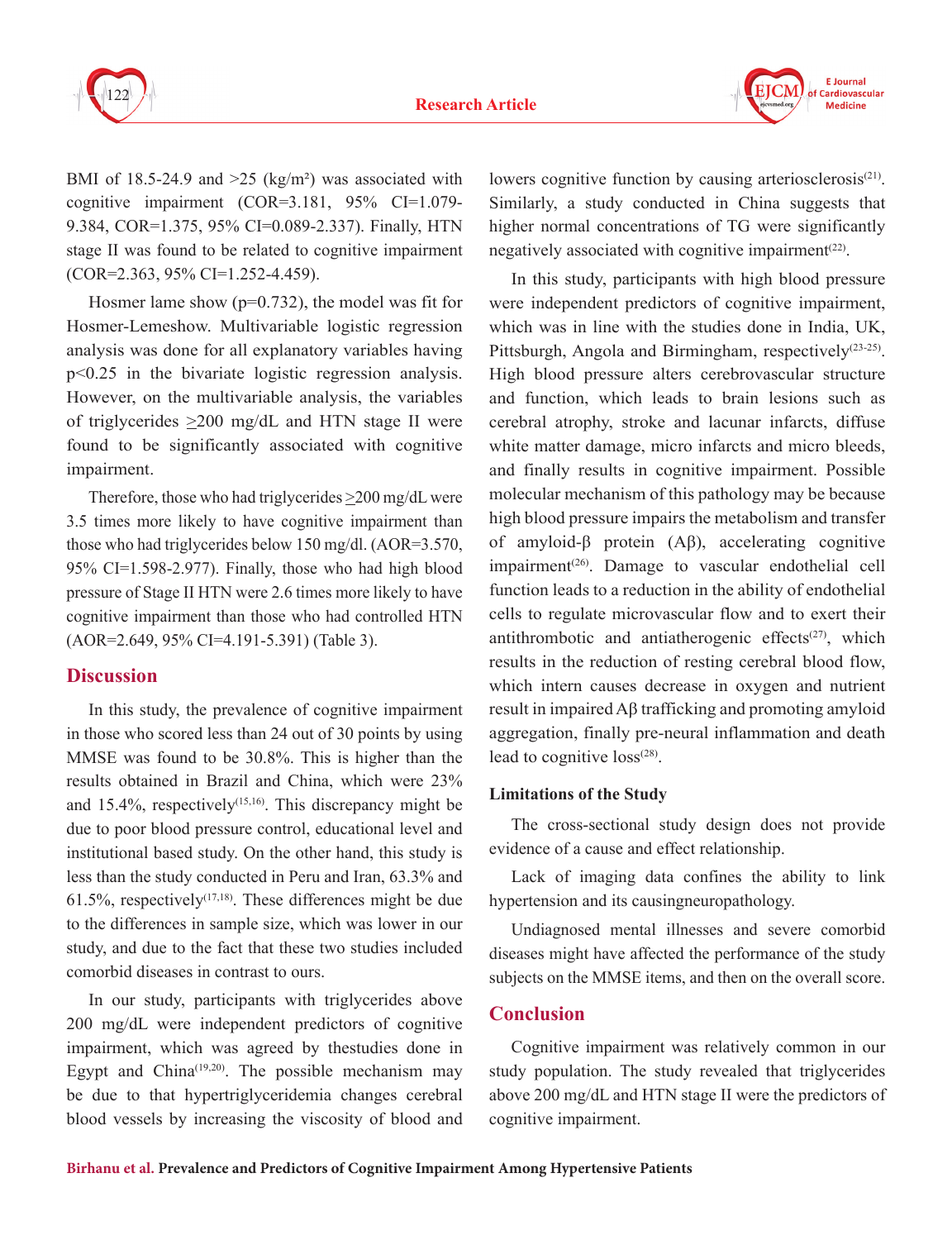



|                           | Variable Cognitive impairment |           | <b>Bivariate Analysis Multivariate Analysis</b> |                        |              |                               |
|---------------------------|-------------------------------|-----------|-------------------------------------------------|------------------------|--------------|-------------------------------|
|                           | <b>Yes</b>                    | <b>No</b> | p                                               | <b>COR (95% CI)</b>    | p            | <b>AOR (95% CI)</b>           |
| Age                       |                               |           |                                                 |                        |              |                               |
| 20-39                     | $\overline{7}$                | 15        | $\mathbf{1}$                                    | $\mathbf{1}$           | 1            | $\mathbf{1}$                  |
| 40-59                     | 35                            | 143       | 0.192                                           | $0.524(0.199-1.384)$   | 0.115        | $0.412(0.136 - 1.242)$        |
| $60+$                     | 44                            | 35        | 0.052                                           | 2.694 (0.990-7.330)    | 0.199        | 2.088 (0.678-6.430)           |
| <b>Sex</b>                |                               |           |                                                 |                        |              |                               |
| Male                      | 35                            | 107       | 0.024                                           | 0.552 (0.329-0.924)    | 0.069        | $0.534(0.272 - 1.049)$        |
| Female                    | 51                            | 86        | 1                                               | $\mathbf{1}$           | $\mathbf{1}$ | $\mathbf{1}$                  |
| <b>Educational status</b> |                               |           |                                                 |                        |              |                               |
| Grade 8 and lower         | 64                            | 89        | 0.004                                           | 2.671 (1.364-5.230)    | 0.386        | 1.447 (0.627-3.337)           |
| Grade 9-12                | 8                             | 52        | 0.248                                           | $0.571(0.221 - 1.477)$ | 0.067        | $0.325(0.107 - 0.984)$        |
| College and above         | 14                            | 52        | $\mathbf{1}$                                    | $\mathbf{1}$           | $\mathbf{1}$ | $\mathbf{1}$                  |
| <b>Familial history</b>   |                               |           |                                                 |                        |              |                               |
| Yes                       | 25                            | 52        | 0.714                                           | 1.111 (0.632-1.953)    |              |                               |
| <b>No</b>                 | 61                            | 141       | $\mathbf{1}$                                    | $\mathbf{1}$           |              |                               |
| <b>Khat chewing</b>       |                               |           |                                                 |                        |              |                               |
| Yes                       | 34                            | 60        | 0.169                                           | 1.449 (0.854-2.460)    | 0.821        | 1.083 (0.543-2.161)           |
| <b>No</b>                 | 25                            | 133       | $\mathbf{1}$                                    | $\mathbf{1}$           | $\mathbf{1}$ | $\mathbf{1}$                  |
| <b>Cigarette smoking</b>  |                               |           |                                                 |                        |              |                               |
| Yes                       | $\overline{7}$                | 11        | 0.446                                           | 1.466 (0.548-3.921)    |              |                               |
| <b>No</b>                 | 79                            | 182       | $\mathbf{1}$                                    | $\mathbf{1}$           |              |                               |
| <b>Alcohol</b>            |                               |           |                                                 |                        |              |                               |
| Yes                       | $\boldsymbol{9}$              | 40        | 0.041                                           | $0.447(0.206 - 0.969)$ | 0.086        | 086<br>$0.449(0.180 - 1.121)$ |
| <b>No</b>                 | 77                            | 153       | $\mathbf{1}$                                    | $\mathbf{1}$           | $\mathbf{1}$ | $\mathbf{1}$                  |
| <b>Physical activity</b>  |                               |           |                                                 |                        |              |                               |
| Inactive                  | 20                            | 22        | 0.012                                           | 2.355 (1.207-4.598)    | 0.129        | 2.088 (0.678-6.430)           |
| Active                    | 66                            | 171       | $\mathbf{1}$                                    | $\mathbf{1}$           | $\mathbf{1}$ | $\mathbf{1}$                  |
| Cholesterol               |                               |           |                                                 |                        |              |                               |
| $<$ 200 $\,$              | 53                            | 139       | $\mathbf{1}$                                    | $\mathbf{1}$           | $\mathbf{1}$ | $\mathbf{1}$                  |
| 201-239                   | 18                            | $36\,$    | 0.413                                           | 1.311 (0.686-2.508)    | 0.778        | 1.121 (0.507-2.481)           |
| $\geq$ 240                | 15                            | 18        | 0.040                                           | 2.186 (1.024-4.649)    | 0.333        | 1.626 (0.608-4.380)           |
| TG                        |                               |           |                                                 |                        |              |                               |
| $<150$                    | 31                            | 101       | $\mathbf{1}$                                    |                        | 1            | $\mathbf{1}$                  |
| 151-199                   | 23                            | 57        | 0.394                                           | 1.315 (0.700-2.467)    | 0.307        | 1.518 (0.682-3.379)           |
| $>200$                    | 32                            | 35        | 0.001                                           | 2.979 (1.593-5.570)    | 0.002        | 3.570 (1.598-2.977)           |

#### **Table 3.** Predictors of cognitive impairment among hypertensive patients at follow up clinic of JUMC, 2018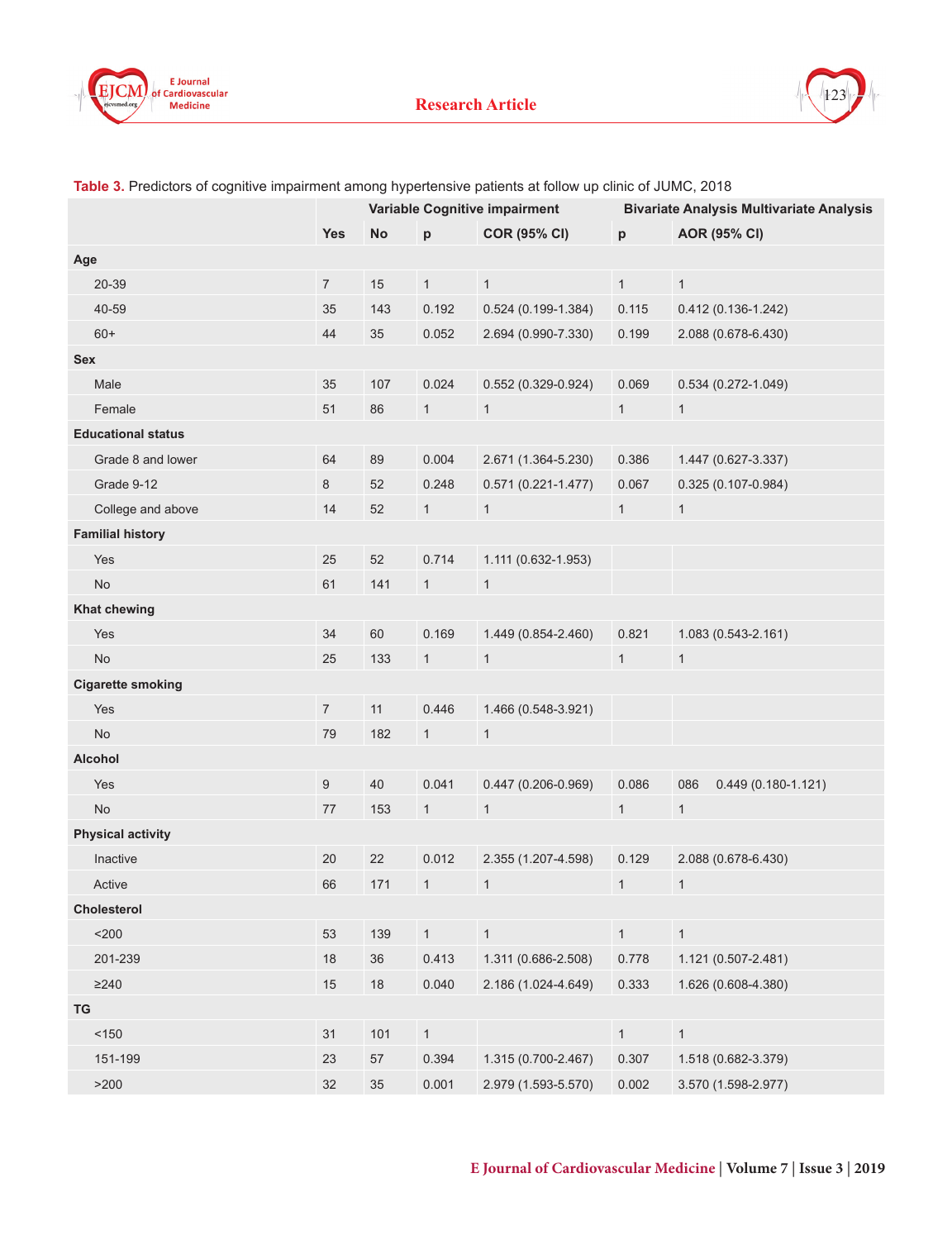



#### **Table 3.** Continued

|                          | <b>Variable Cognitive impairment</b> |                |              |                     | <b>Bivariate Analysis Multivariate Analysis</b> |                        |  |
|--------------------------|--------------------------------------|----------------|--------------|---------------------|-------------------------------------------------|------------------------|--|
|                          | <b>Yes</b>                           | <b>No</b>      | p            | <b>COR (95% CI)</b> | p                                               | <b>AOR (95% CI)</b>    |  |
| BMI (kg/m <sup>3</sup> ) |                                      |                |              |                     |                                                 |                        |  |
| < 18.5                   | 8                                    | $\overline{7}$ | $\mathbf{1}$ | $\mathbf{1}$        | $\mathbf{1}$                                    |                        |  |
| 18.5-24.9                | 41                                   | 83             | 0.036        | 3.181 (1.079-9.384) | 0.428                                           | $0.610(0.180 - 2.071)$ |  |
| >25                      | 37                                   | 103            | 0.239        | 1.375 (0.089-2.337) | 0.272                                           | $0.469(0.138-1.748)$   |  |
| BP (SBP/DBP)             |                                      |                |              |                     |                                                 |                        |  |
| $<$ 140 and 90           | 29                                   | 84             | $\mathbf{1}$ | $\mathbf{1}$        | $\mathbf{1}$                                    | $\mathbf{1}$           |  |
| Stage I HTN              | 26                                   | 71             | 0.851        | 1.061 (0.573-1.965) | 0.218                                           | 1.588 (0.751-3.317)    |  |
| Stage II HTN             | 31                                   | 38             | 0.008        | 2.363 (1.252-4.459) | 0.017                                           | 2.649 (4.191-5.391)    |  |
|                          |                                      |                |              |                     |                                                 |                        |  |

*HTN: Hypertension, BMI: Body mass index, TG: Triglyceride, CI: Confidence interval, AOR: Adjusted Odds ratio, COR: Combined ratio*

Based on our findings, the following recommendations were forwarded:

#### **Recommendation**

The JUMC should plan periodic screening of cognitive impairment among hypertensive patients to prevent further complications.

The JUMC health professionals should promote screening triglyceride and ever visit to reduce risk of cognitive impairment.

The JUMC health professionals should increase the frequency of the monitoring of patients' blood pressures in order to reduce the risk of cognitive impairment.

Moreover, the Federal Ministry of Health should promote the implementation of strategies for screening of cognitive impairment before the development of complications.

Finally, further researchers should measure clinical factors rather than chart review and they should use imaging modalities to explore the extent of cognitive impairment on hypertensive patients.

#### **Acknowledgments**

This study was funded by Jimma University Institute of Health Sciences. The authors would like to express their

appreciation to Jimma University and Jimma University Medical Center for funding this research project. They would like to extend their deepest gratitude to all study participants and data collectors for their willingness and cooperation in this study.

## **Ethics**

**Ethics Committee Approval:** The study was conducted after receiving Ethical approval from Jimma University Ethical Review Board. Permission Letter was obtained from the Institute of Health Sciences Ethical review board, Jimma University (No: IRB/098/2018) before data collection was started.

**Informed Consent:** Informed consent was taken from each study participant before data collection.

**Peer-review:** Internally peer-reviewed.

#### **Authorship Contributions**

Surgical and Medical Practices: T.E.B., Concept: T.E.B., B.G., D.D., Design: T.E.B., M.A.K., Data Collection or Processing: T.E.B., A.G., M.A.K., Analysis or Interpretation: T.E.B., A.G., Literature Search: T.E.B., Writing: T.E.B., B.G., D.D.

**Conflict of Interest:** The authors declared that there are no conflicts of interest regarding the publication of this paper.